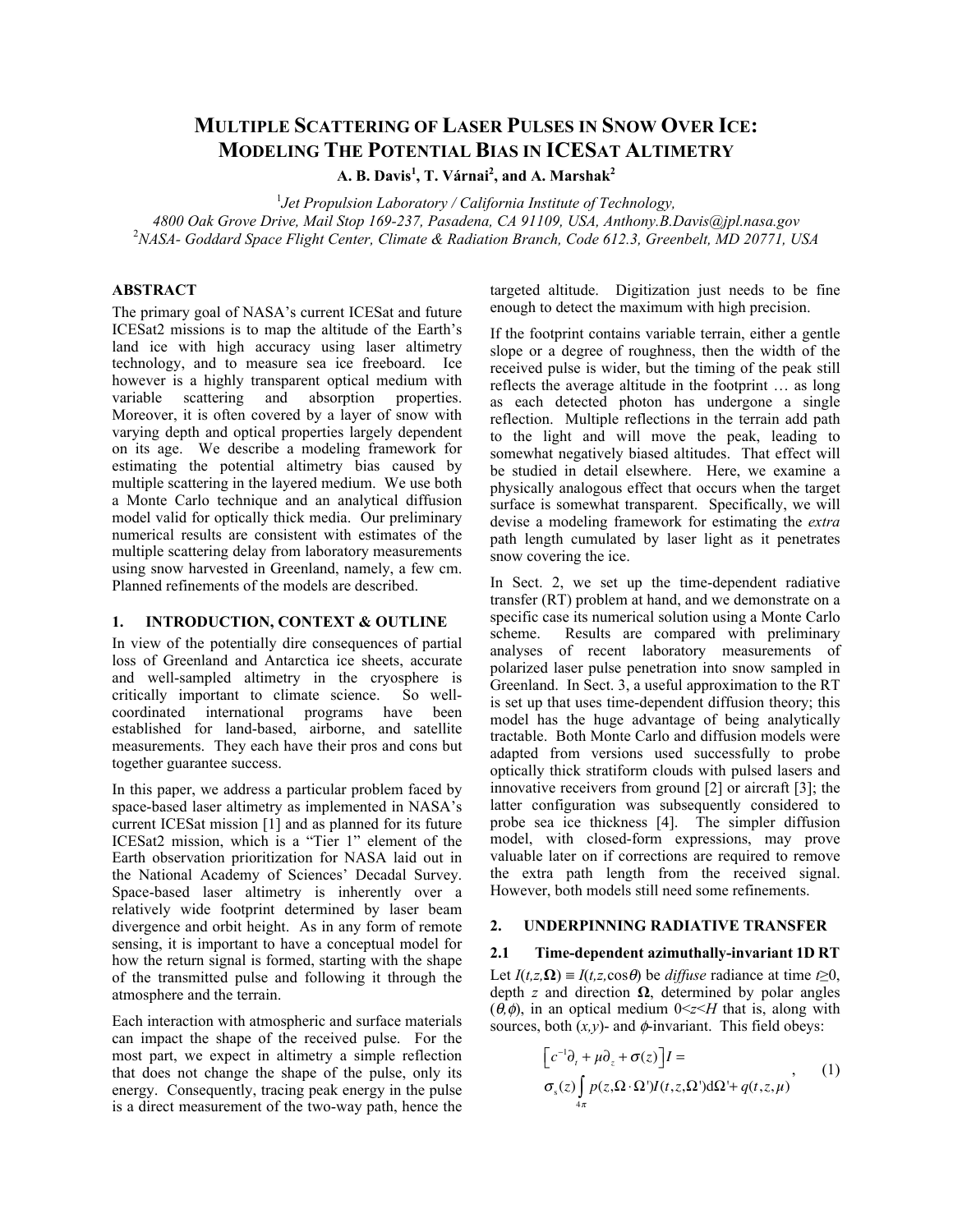*c* being the speed of light in the medium; this describes the conservation of radiant energy in a small volume in phase space  $(t, z, \mu)$  where  $\mu = \Omega_z = \cos \theta$ . Coefficients  $\sigma(z)$  and  $\sigma_s(z)$  are respectively probabilities per unit length of extinction and scattering events,  $p(-)$  is the phase function, assumed to depend only on scattering angle  $\theta_s = \cos^{-1} \Omega \Omega$ . For an infinitesimal laser pulse impinging normally (direction  $+\mathbf{z}$ ,  $\mu = +1$ ) on the upper boundary  $(z = 0)$  with unit energy, the volume source is

$$
q(t, z, \mu) = \exp[-\int_0^z \sigma(z') \, dz'] \sigma_s(z) p(z, \mu) \delta(t - z/c) \,. (2)
$$

Boundary conditions are  $I(t,0,\mu) = 0$ ,  $\mu > 0$ , at the upper boundary and  $I(t, H, \mu) = 0$ ,  $\mu < 0$ , at the lower boundary  $(z = H)$ . The quantity of prime interest here is  $I(t, 0, -1)$ , the time-dependent back-reflected radiance, in essence, it is the "lidar equation" for all orders of scattering.

## **2.2 Monte Carlo solution for a typical scenario**

The easiest way to obtain  $I(t, 0, -1)$ , by far, is implement a numerical solution of  $(1)$ – $(2)$  using forward Monte Carlo simulation. We did this for a representative case: the doubled Nd:YAG wavelength (532 nm) irradiating 15 cm of snow above 2 m of ice. Ice optics were described for propagation by an *effective* extinction coefficient of  $4.5 \text{ m}^{-1}$  followed by isotropic scattering, hence  $p = 1/4\pi$ , and the absorption coefficient is 0.07 m<sup>-1</sup>. Snow optics were described as purely scattering with  $\sigma = \sigma_s = 1634 \text{ m}^{-1}$  and  $p(\cos\theta_s)$  computed from ray tracing (geometric optics) in a monodisperse collection of ice spheres of diameter 0.4 mm embedded in air, corresponding to somewhat aged snow. This phase function is plotted in Fig. 1 where we note the very strong forward (diffraction) peak; as expected, it contains ≈50% of the overall scattering cross section.



Figure 1. Adopted phase function for snow generated by a ray-tracing code [8,9].

In Fig. 2, we plot  $I(t, 0, -1)\delta t$  normalized by its integral from 0 to  $\infty$ . Here, *t* is equated with  $2z/c$ , *z* being the usual range inside the medium, with  $\delta z = 0.1$  m. With this relatively coarse temporal binning, 84% of the probability is in the first 10-cm bin. If that probability is assigned to range  $z = ct/2 = 0$ , then the mean delay  $\langle ct \rangle/2$  for all orders of scattering is 3.7 cm; if it is assigned to  $\delta ct/2 = 5$  cm, then  $\langle ct \rangle/2 \approx 8.7$  cm. Although this seems like a long delay, recall that it is only for the fraction of the laser light that actually penetrates the medium. Light returned upon specular reflection, with  $ct/2 = 0$ , is not presently incorporated but the low-biased estimation of <*ct*>/2 mimics this contribution. A physics-based model for reflection by the micro-roughened snow-air interface is required to improve the model in this important respect.

Laboratory measurements were recently performed on *polarized* laser pulses (~1 ns FWHM, equiv.  $ct/2 \sim 15$ cm) returned by real Greenland snow collected in 2006. Interestingly, preliminary analyses based on increase in FWHM yield ≈3 cm for delay of *parallel* light [David Harding, pers. comm.]. However, parallel returns emphasize very low orders of scattering, i.e., shallow penetration. Moreover, it is not known what part of these returns is from the surface per se and what part comes from the volume. Here, we only model the later.



Figure 2. Returned waveform computed by Monte Carlo simulation for an infinitesimally narrow incoming light pulse. This impulse response must be convolved with the actual pulse shape to obtain the measured return.

#### **3. "1+1D" RT IN THE DIFFUSION LIMIT**

#### **3.1 Diffusive transport problem definition**

Assume *total* radiance  $I(t, z, \mu) \approx$ 

 $[J(t,z) + 3\mu F(t,z) + f_{col}^2$   $2\delta(1-\mu)\delta(t-z/c)e^{-\sigma z}$ ] /  $4\pi$ , (3a)

and, accordingly, 
$$
p(\mu_s) \approx (1+3g\mu_s) / 4\pi
$$
. (3b)

We used here

$$
J(t,z) = 2\pi \int_{-1}^{+1} I(t,z,\mu) \, \mathrm{d}\mu \,, \tag{4a}
$$

$$
F(t, z) = 2\pi \int_{-1}^{+1} \mu I(t, z, \mu) d\mu,
$$
 (4b)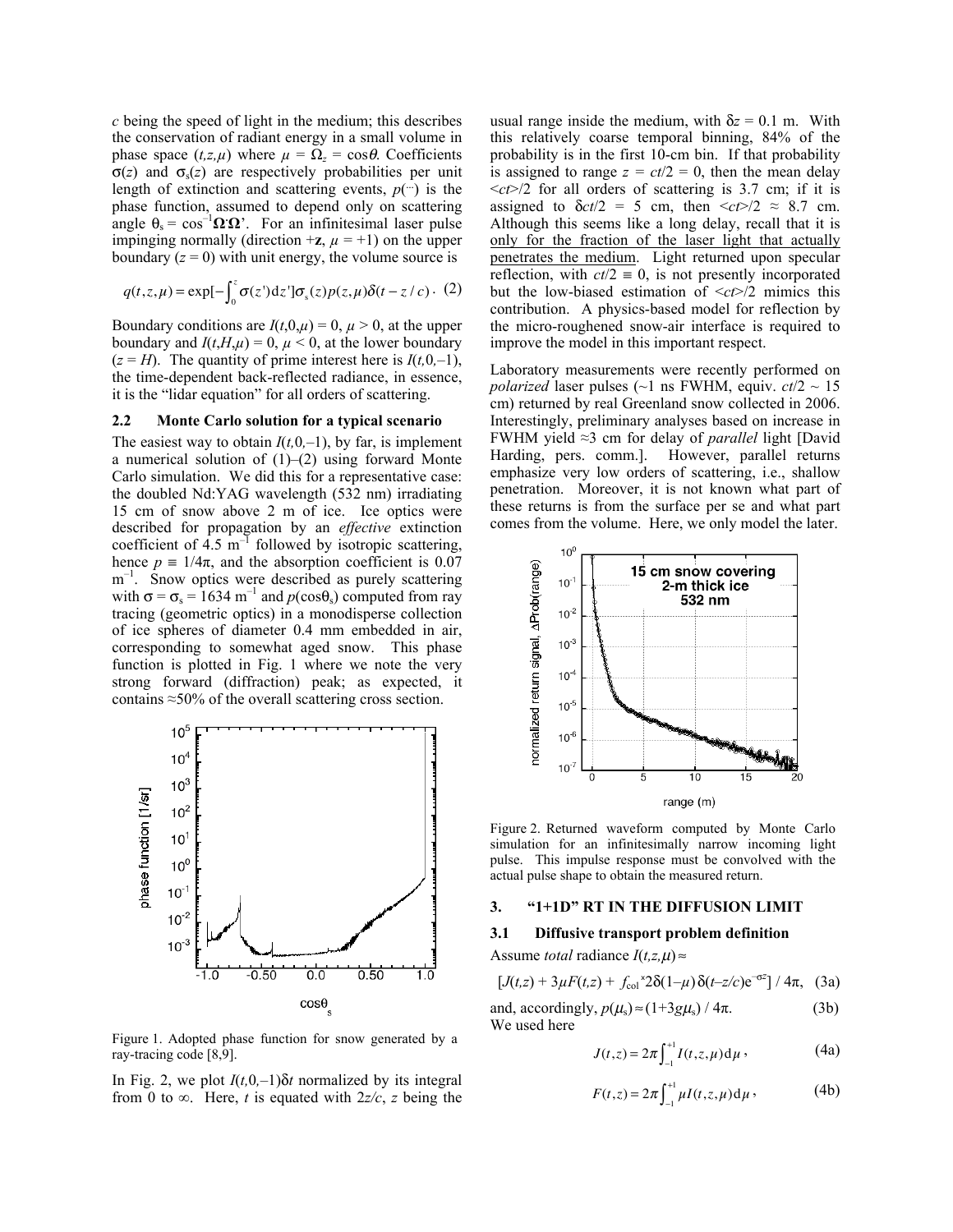and the asymmetry factor  $g = \cos\theta_s > \sin\mu_s p(\mu_s) d\mu_s$ . The snow phase function in Fig. 1 yields  $g \approx 0.9$ . The implicit model for *diffuse* (once or more scattered) radiance in (3a) is a two-term expansion of the angular dependence in spherical harmonics. This bland picture is reasonable deep inside optically thick media. So we require *H*, the outer scale of the problem, to be much larger than the inner scale, mean-free-path (MFP)  $1/\sigma$ .

The transport problem in  $(1)$ – $(2)$ , for uniform media, now reduces to

$$
c^{-1}\partial_t J + \partial_z F = -\sigma_{\rm a}J + f_{\rm col} \times \sigma_{\rm s} \exp(-\sigma z) \delta(t - z/c) \quad (5)
$$
  

$$
c^{-1}\partial_t F + \partial_z J / 3 \approx -\sigma_{\rm t}F + f_{\rm col} \times \sigma_{\rm s} g \exp(-\sigma z) \delta(t - z/c)
$$

with  $\sigma_a = \sigma - \sigma_s$  (= 0, here) and  $\sigma_t = \sigma - g\sigma_s = (1-g)\sigma_s + \sigma_a$ being the coefficients for absorption and "transport" (or "scaled") extinction, respectively. Boundary conditions for the pair  $\{J(z), F(z)\}\$  are

$$
(J + 3\chi F)|_{z=0} = 4(1 - f_{\text{col}})\delta(t)
$$
 and  $(J - 3\chi F)|_{z=H} = 0$ , (6)

with  $\chi = 2/3$  when  $f_{\text{col}}$ , the fraction of collimated illumination, is unity. In standard diffusion theory, we furthermore assume that  $\partial F \equiv 0$ .

The first predicate of diffusion theory in (3a) is not a good approximation near (within a few MFPs of) strongly anisotropic sources and absorbing boundaries. Similarly, (3b) is a poor model for strongly forwardpeaked phase function such as displayed for snow in Fig. 1. These liabilities can be largely mitigated by using  $δ$ -Eddington rescaling [6]: replace (3b) with  $p(\mu_s) \approx [f \times 2\delta(1-\mu_s) + (1-f) \times (1+3g^2\mu_s)] / 4\pi$ , yielding

$$
\sigma' = (1 - \sigma_0 f)\sigma, \text{ with}
$$
  
\n
$$
\sigma_a' = \sigma_a \text{ and } \sigma_t' = \sigma_t.
$$
 (7)

The new parameter  $f$  is the fraction of the singlescattered light that is reassigned to directly transmitted radiance, and  $\overline{\omega}_0 = \sigma_s / \sigma \approx 1$  is the single-scattering albedo. The first and last relations in (7) lead to  $g' =$  $(g-f)/(1-\overline{\omega}_0 f)$ . A natural choice here is  $f = \frac{1}{2}$ , to account for the diffraction peak. The snow phase function in Fig. 1, with  $g = 0.9$ , will now use  $g' = 0.8$ .

Outgoing hemispheric flux at the upper boundary is then  $R_{\text{col}}(t) = \frac{1}{4} [J - 3\chi F]_{z=0} = J(t,0)/2$ . Therefore, the new lidar equation for multiple scattering is

$$
I(t,0,-1) \approx R_{\text{col}}(t) / \pi, \qquad (8)
$$

making the assumption of isotropic emittance from the illuminated side of the optically thick target medium.

## **3.2 Solutions in Laplace space**

The above problem in coupled PDEs is then Laplacetransformed in *t*,  $\int_{[0,\infty)} (-)e^{-st} dt$ , yielding a classic ODE problem in *z*, indeed a close analog to the well-known "δ-Eddington 2-stream" model used in climate models for solar radiation parameterization, with *s/c* being the equivalent of a gaseous absorption coefficient. We find

$$
dF^* / dz = -(s/c + \sigma_a)J^* + f_{col} \times \sigma_s exp[-(s/c + \sigma)z],
$$
 (9)  

$$
dJ^* / dz \approx -3\sigma_t F^* + f_{col} \times 3\sigma_s g exp[-(s/c + \sigma)z]
$$

with

$$
(J^* + 3\chi F^*)\Big|_{z=0} = 4(1 - f_{\text{col}})
$$
 and  $(J^* - 3\chi F^*)\Big|_{z=H} = 0$ . (10)

The resulting Laplace transform  $R^*_{\text{col}}(s) = L[R_{\text{col}}(t)]$  has a closed-form expression provided by Davis et al. [5]; similarly for transmitted flux,  $T^*_{\text{col}}(s) = L[T_{\text{col}}(t)]$ .

Another problem of interest here is when  $f_{\text{col}} = 0$  in (9)– (10), with no exponential term in (3a) for  $I(t,z,\mu)$ , corresponding to a pulsed isotropic boundary source. The quantities of interest are again the time-dependent reflectance  $R_{\text{iso}}(t) = J(t,0)/2-1$  and transmittance  $T_{\text{iso}}(t)$  $= J(t,H)/2$  or, equivalently, their Laplace transforms  $F^*_{\text{iso}}(s) = L[F_{\text{iso}}(t)]$ , for  $F = R, T$ .

Thinking about a simple model for semi-transparent ice, this last problem of diffuse pulsed illumination is of interest in the limit  $H \to \infty$ . This corresponds to an isotropic source on the upper boundary of a semiinfinite medium, which we must now take as weakly absorbing ( $0 < \sigma_a \ll \sigma_s \approx \sigma$ ). This yields a timeresolved albedo for the ice denoted  $\alpha_{\rm iso}(t)$ , and the associated  $\alpha^*_{iso}(s) = L[\alpha_{iso}(t)]$ . Specifically, we find

$$
\alpha_{\text{iso}}^*(s) = \frac{\sqrt{\sigma_{\text{t}}/3} - \chi \sqrt{\sigma_{\text{a}} + s/nc}}{\sqrt{\sigma_{\text{t}}/3} + \chi \sqrt{\sigma_{\text{a}} + s/nc}}\,,\tag{11}
$$

where  $n \approx 1.31$  is the refractive index of ice;  $c/n$  is the group velocity of the transported energy, we account for it by scaling *s*, the Laplace conjugate of *t*, by  $n \geq 1$ . We note that this expression is invariant under the δ-scaling in (7). The so-called diffusion length scale of an optical medium is  $L_d = (3 \sigma_a \sigma_t)^{-1/2}$  and it should be smaller than *H* to justify the semi-infinite assumption.

Returning to the two-layer medium with snow over ice, we can obtain its overall albedo in Laplace space,  $R^*(s)$ , using the classic decomposition into path radiance (reflectance with a black surface) and successive surface reflections, assumed isotropic [e.g., 5]:

$$
R^*(s) = R_{\text{col}}^*(s) + T_{\text{col}}^*(s)\alpha_{\text{iso}}^*(s) \frac{1}{1 - \alpha_{\text{iso}}^*(s)R_{\text{iso}}^*(s)} T_{\text{iso}}^*(s) \cdot (12)
$$

What can we do with a diffusion-theoretical expression for the Laplace transform  $R^*(s)$  of  $\pi I(t,0,-1)$ ? First, we can readily compute the total albedo

$$
R = \frac{1}{2} \int J(t,0) dt = R^*(0). \tag{13}
$$

Then we can compute low-order temporal moments, starting with

$$
\langle t \rangle = -\partial \ln R^* / \partial s |_{s=0};\tag{14}
$$

from there, the multiple-scattering path delay is ½<*ct*>.

### **3.3 Results and analysis**

As in Sect. 2, we follow [4, and references therein] and consider ice as a weakly-absorbing ( $\sigma_a \approx 0.07$  1/m, due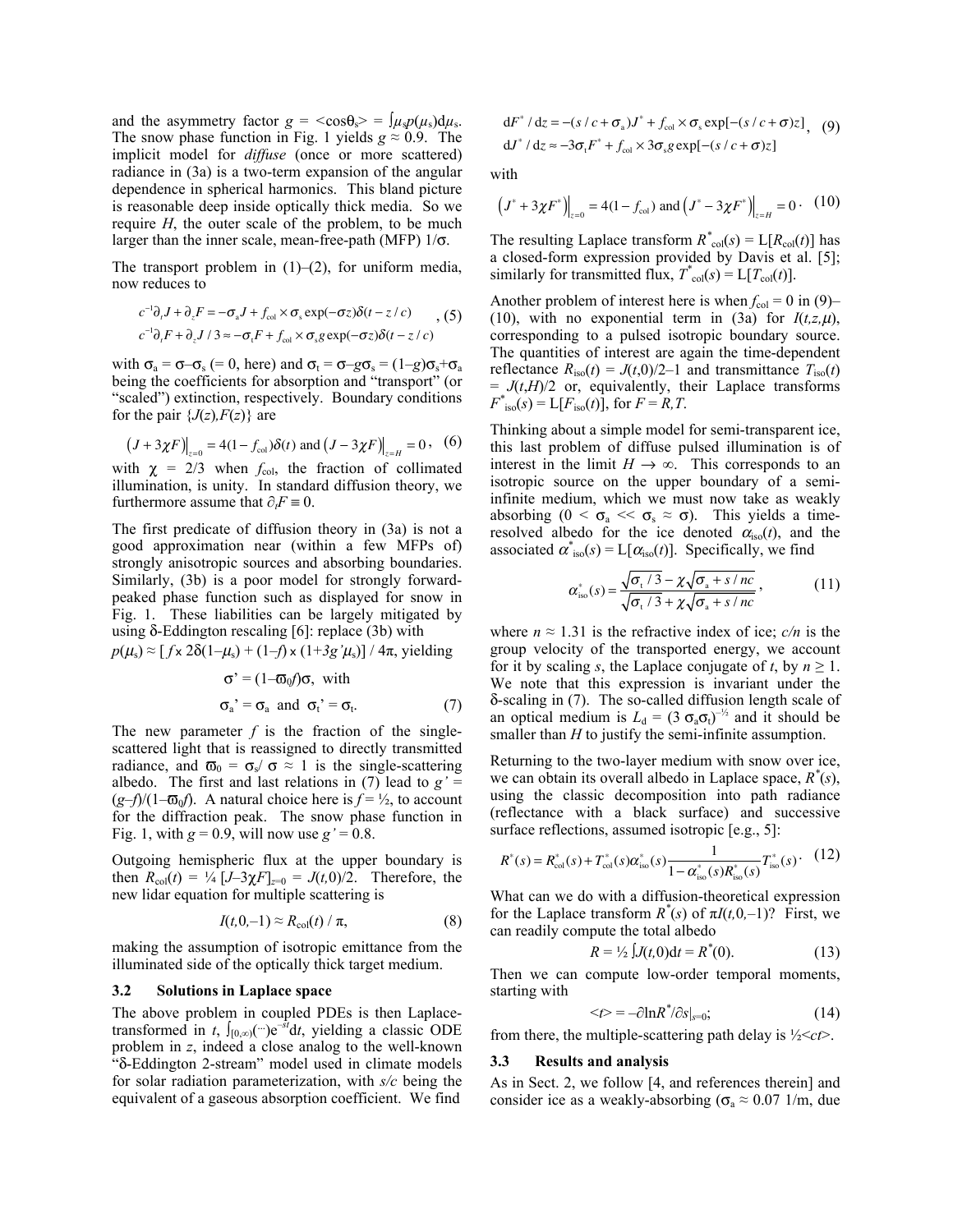to impurities) isotropically-scattering  $(g = g' = 0)$ medium using an "effective" (i.e., transport) extinction coefficient  $\sigma_t$  that can range from 3 to 6 m<sup>-1</sup>. This puts  $L_d$  in the range 0.9 to 1.3 m, significantly less than the 2-m thickness used previously, thus rationalizing our use of the semi-infinite medium assumption.

From the same source [4], we take snow to be a densely-packed purely-scattering layer of thickness *H* between 0.1 and 0.5 m with spherical mono-disperse ice particles of diameter 0.1, 0.4, and 2 mm; these choices lead respectively to  $\sigma = \sigma_s = 6521$ , 1634, and 326 1/m (no absorption at 532 nm). This gives us a range of snow optical depths  $\tau = \sigma H$  going from 32.6 to 3260. Scaled optical depth  $\tau_t = (1-g) \tau = (1-g') \tau'$  is then in the range 3.3 to 330, which is plenty to establish a diffusive transport regime throughout the layer.

In Fig. 3, we plot overall albedo *R* from (13) for logτ between –1.5 ( $\tau \approx 0.03$ ) to +3.5, with the region of interest being  $+1.5$  to  $+3.5$ , for the extreme ice opacities  $(\sigma_t = 3$  and  $\tilde{6}$  m<sup>-1</sup>). This demonstrates how the gradual addition of snow brightens the scene, and we recall that this does not even account for specularly reflected light, neither by snow nor by ice. Ice's albedo is approached on the left-hand side, saturation on the right.



Figure 3. Overall reflectance *R* of the layered snow/ice medium for increasing snow optical depth  $\tau = \sigma H$  and two extreme assumptions about  $\sigma_t$ , the effective (a.k.a. transport) extinction coefficient of ice: top, 6  $m^{-1}$ ; bottom, 3  $m^{-1}$ .

Figure 4 shows then mean delay caused by multiple scattering  $\langle ct \rangle_{diff}/2$  from (14) as a function of *H* and logτ in the regions of interest; the ice optics are set by  $\sigma_t = 4.5$  m<sup>-1</sup>, and have very little influence in this regime of very opaque snow anyway. Since  $T_{col}^*(s)$  is small, only the first term,  $R_{\text{col}}^*(s)$ , really matters in (12). This term was previously investigated thoroughly [7]. The asymptotic behavior of  $\langle ct \rangle_{di}/2$  for large τ (approached algebraically from above) was shown to be ≈(5/6)*H*. So for the snow modeled in Fig. 2, with  $H =$ 0.15 m and  $\tau = \sigma H = 245 \approx 10^{2.4}$  ( $\tau_t \approx 25$ ), we predict  $\langle ct \rangle_{\text{dif}}/2 \approx 13$  cm. This is somewhat more than found for the coarse-binned Monte Carlo simulation in Fig. 2. We attribute this to diffusion theory's poor account of the very lowest orders of scattering, but we propose next a simple refinement.



Figure 4. Mean snow-induced multiple-scattering path delay  $\langle ct \rangle$ <sub>dif</sub>/2 as function of *H* and τ, from diffusion theory.

#### **3.4 Refinements, present and future**

Diffusion is the asymptotic limit of RT for small MFPs; the opposite limit, large MFPs (small optical depths), takes into account only the uncollided and oncescattered light. Uncollided light does not contribute to  $I(t,0,-1)$  but for single scattering the element from ranges  $[z, z+dz)$  is  $dI_1(t, z, -1) = \delta(t-z/c)e^{-2\sigma z}\sigma p(-1)dz$ , cf. (1)–(2), where we can think of  $\sigma$  and  $p(-1)$  as "effective" ones. Thus total contribution is  $I_1(t,0,-1)$  =  $\sigma cp(-1)e^{-2\sigma ct}$ . Time-integrated radiance is  $I_1(0,-1)$  = *p*(-1)/2 and mean delay  $\langle ct \rangle$ <sub>1sc</sub>/2 = 1/4 $\sigma$ , a <sup>1</sup>/<sub>4</sub> of a MFP.

So a reasonable hybrid asymptotic estimate would be

$$
/2 = \frac{1}{2} (\pi I_1 < ct>_{1sc} + R < ct>_{dif}
$$
)/(  $\pi I_1 + R$ ). (15)

For the case in Fig. 2, we can use the scaled MFP, for both the forward peak of  $p(\mu_s)$  near  $\mu_s \approx 1$  and the residual anisotropic scattering:  $1/(1-g')\sigma' \approx 3$  mm, hence  $\langle ct \rangle_{1sc}/2 \approx 0.8$  mm with  $\pi I_1 \approx 1/8$ , as compared to  $R \approx 0.95$ . So (15) yields  $\langle ct \rangle/2 \approx 10$  cm, very close to the more objective estimate from the coarse-binned Monte Carlo simulation. However, still no account has been taken for light with  $ct \equiv 0$  in either model.

Turning to polarization effects, the Monte Carlo model will need a major overhaul to incorporate them. However, there is an easy fix for the diffusion model: just to use  $R/2$  in (15) for each linear polarization. That will reduce by almost  $\frac{1}{2}$  the current estimate, bringing it into close agreement with the experimental counterpart, which was based on a FWHM metric, not an averaging.

Lastly, one can design an adaptive correction scheme for any potential altimetry bias due to snow cover by enabling the estimation of the  $2<sup>nd</sup>$ -order moment of *ct* as well as its mean. See [5] for illustrative algorithms to infer both  $H$  and  $\tau$  using only time-domain information.